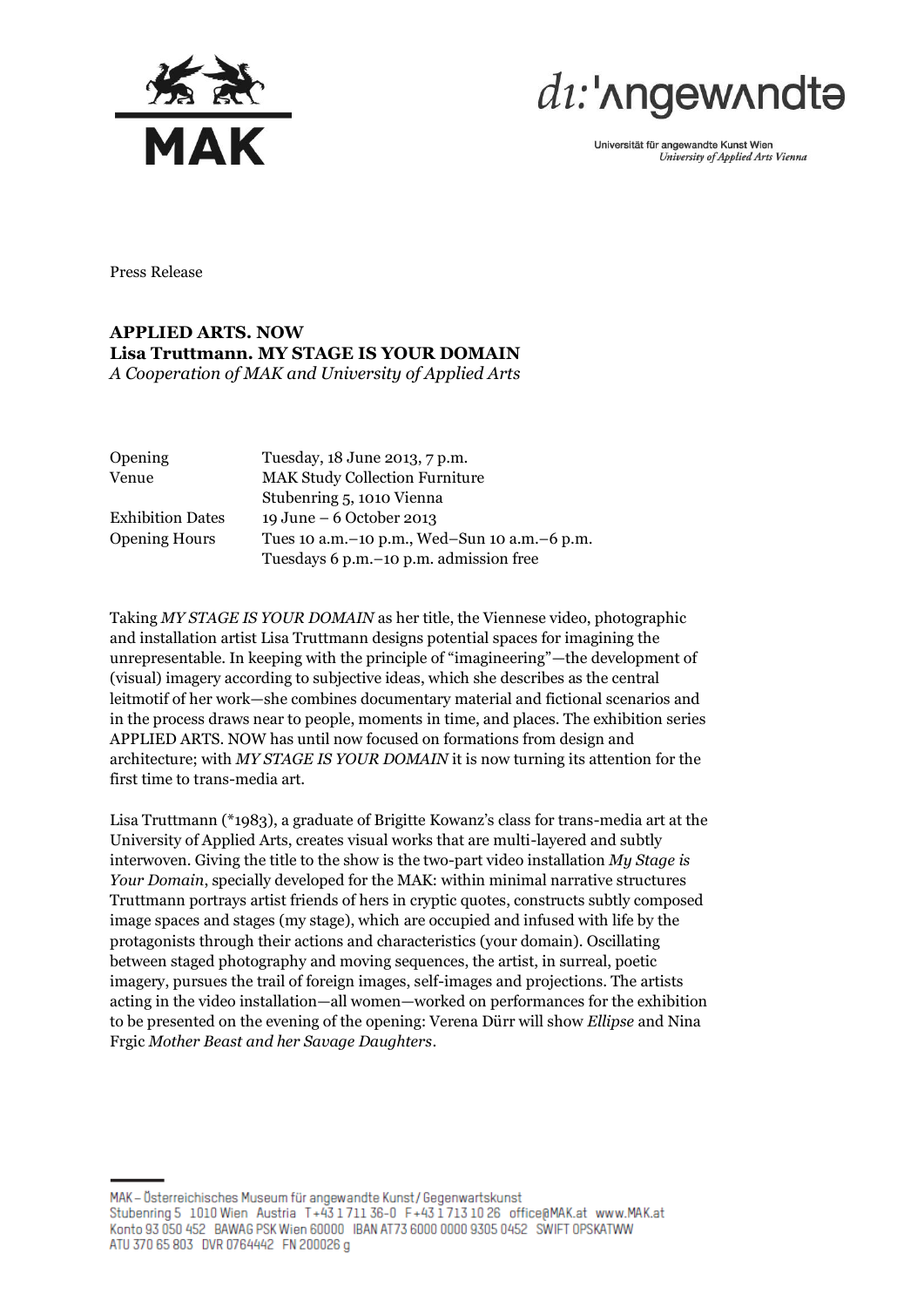

## $di:$ ' $\Lambda$ ngew $\Lambda$ ndt $\Theta$

Universität für angewandte Kunst Wien University of Applied Arts Vienna

While *My Stage is Your Domain* traces the contact with the familiar and the personal, the video work *Amulets and Living Beings* produced in early 2013 in Argentina in collaboration with Marta Armengol Pujol is an attempt to draw near to a foreign, unapproachable place. In a composition consisting of twelve video sequences, the artists portray their observations in the Argentinian "Comunidad de Amaicha del Valle," a small town in the west of the Province of Tucumán, where life is led according to the principles of the Argentinian indigenous population. They construct subjectively nuanced footage on the centuries-old vegetation, the traces of a community and the resistance to its disappearance.

"Imagineering" is also the starting point of the work *I told you once and I'll tell you again*, a 14-part series of lenticular prints, image sequences in lens grid technique. In a combination of photography and video footage, Truttmann creates snapshots of microprocesses precisely observed in a value-free perspective, whereby the observers are able to release movements in the picture through a minimal change of vantage point. The scenes oscillate between photography and film and are presented as narrations of the small and seemingly obvious. They are commented and contextualized by each of the artist's titles—a merry-go-round ("Getting stuck on a flight of fancy"), ships in fog ("With the ghosts"), birds flying past, refuse bins falling over, colorful freight containers, a lady in pink in front of a wall in the same color ("Disappear in circumstances").

Lis Truttmann's *MY STAGE IS YOUR DOMAIN* is the fifth point of reference in the exhibition series APPLIED ARTS. NOW, which creates a platform for contemporary forms of the applied arts and aims to obtain greater publicity for particularly interesting formations by graduates of the University of the Applied Arts living and working in Austria. The series started off with the exhibition *PATRICK RAMPELOTTO. Adventures in Foam* (25.1.–26.5.2012), the further presentations were *STIEFEL & COMPANY ARCHITECTS. Faux Terrains* (23.5.–16.9.2012), *taliaYsebastian. The Committee of Sleep* (3.10.2012–6.1.2013) and *MARCO DESSÍ. STILL LIFE* (30.1.–5.5.2013).

Visuals on the exhibition can be downloaded at MAK.at/press.